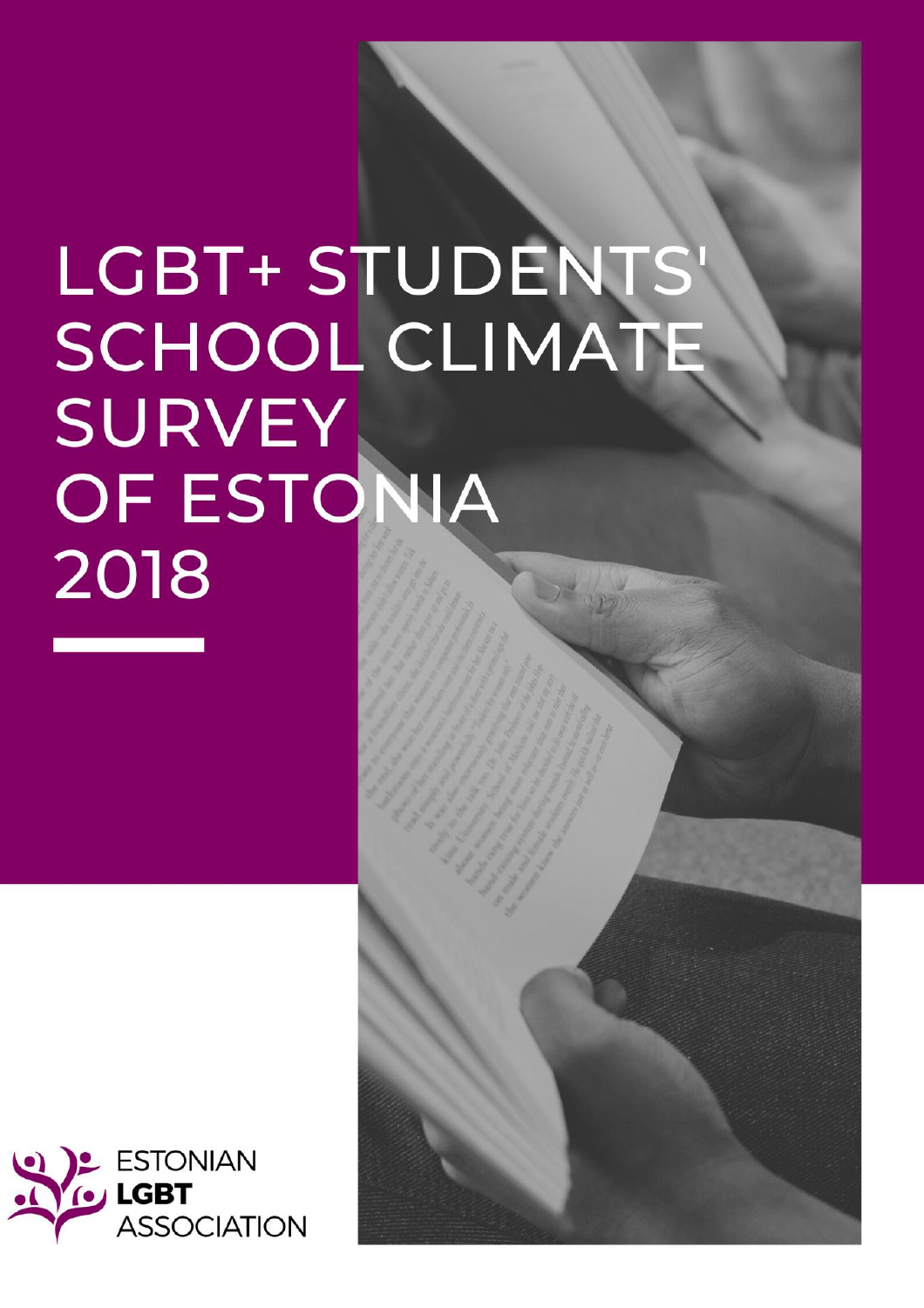*We thank the students who were willing to share their experiences.*

*We thank the donors who supported the publication of the first LGBT+ Students' School Climate Survey of Estonia.*

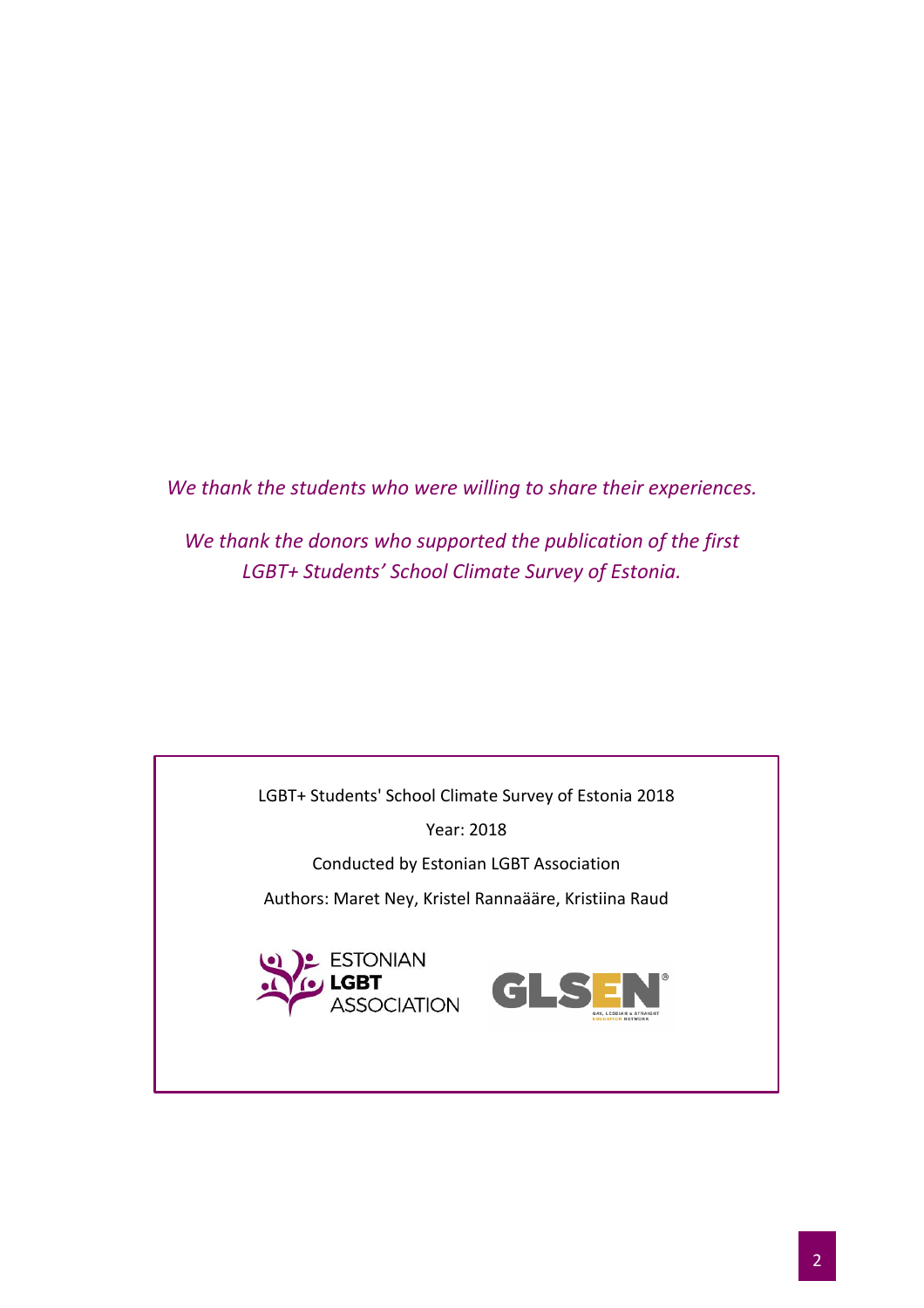# **CONDUCTING THE SURVEY**

### **Background and aim of the survey**

There is not much research on the life of LGBT+ people in Estonia. There are several public opinion surveys<sup>1</sup> on the attitudes towards the LGBT+ community, but these do not offer a voice to the community itself. There is also the paper<sup>2</sup> published by the Commissioner on Equal Treatment, but this does not clearly reflect the issues young people and students are facing. At the same time, while studies on school bullying do exist, they do not address the concerns of LGBT+ students.

Yet it is known from the experience of organizations working with young people and the community that LGBT+ students experience bullying precisely due to their identity, and that belonging to or being perceived as belonging to the LGBT+ community can be the reason of bullying for any student.

In order to address the issue of bullying we must recognise the reason for it. The aim of the first LGBT+ students' school climate survey of Estonia is to provide information to those working in the field of education about how LGBT+ students feel at school, which hardships they face, and what they need from the schools and their school staff.

The survey was conducted by the Estonian LGBT Association in cooperation with the US-based GLSEN who have extensive experience in the field of LGBT+ and education, including research.

## **The sample**

The questionnaire was open between July and September 2018. It was promoted on the Facebook and Instagram pages of the Estonian LGBT Association. Participation was anonymous and voluntary. The questions concerned the school year 2017/2018. Respondents had to be at least 13 years old, they had to had been in middle or high school during the 2017/2018 school year, and they had to identify as members of the LGBT+ community. The questions asked about their experiences with prejudice, safety, bullying, the overall sense of belonging at school, academic achievements, participation in school activities, class contents, and the existence and effect of support systems.

A total of 561 LGBT+ students aged 13-21 responded to the questionnaire. Most were female (72%), a third identified as gay or lesbian (34%), and most were aged 15-18. Respondents represented

<sup>&</sup>lt;sup>1</sup> [Public opinion surveys](https://humanrights.ee/en/topics-main/vordne-kohtlemine/attitudes-towards-lgbt-topics-estonia/) on LGBT+ topics by the Estonian Human Rights Center.

<sup>&</sup>lt;sup>2</sup> "The Everyday Life and Strategic Choices of LGBTQ people in Estonian Society" ("LGBTQ inimeste igapäevane [toimetulek ja strateegilised valikud Eesti ühiskonnas](https://enut.ee/files/LGBT_uuringuraport_2016.pdf)"). In Estonian.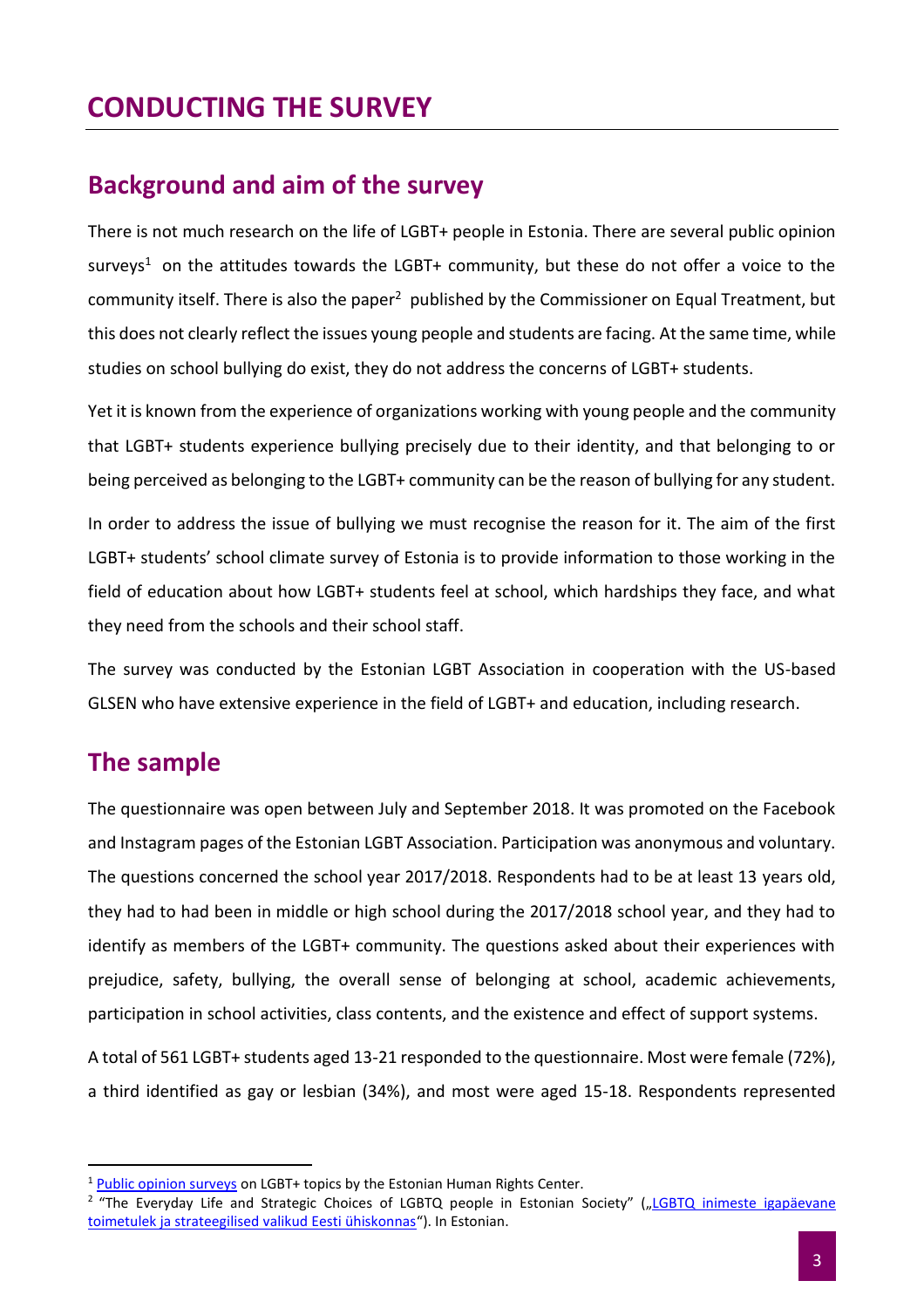students from middle and high school, from schools of different sizes, and from each county of Estonia. It is worth noting that in this sample, 1% of respondents equals 5,6 students.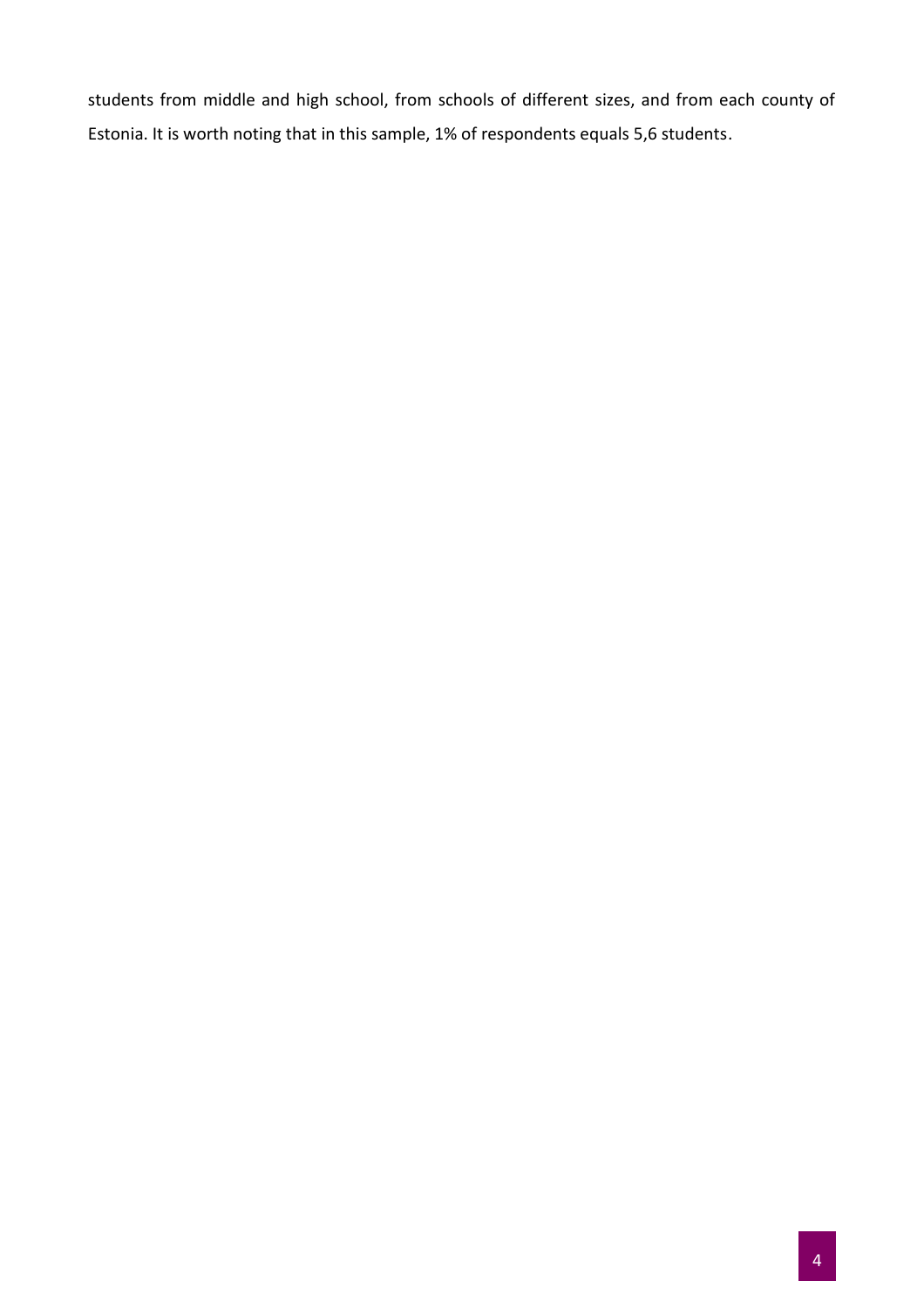# **SURVEY SUMMARY AND ANALYSIS**

The results of the survey draw attention to several widespread issues. The negative attitude towards LGBT+ people and topics significantly affects LGBT+ students, but it may also affect other young people. As long as LGBT+ identities are associated with something bad, it is possible for any young person to become the victim of related violence, regardless of their affiliation with this community. In addition, an incorrect understanding of sexuality and gender may cause issues for LGBT+ and other youth in recognizing their own identity, understanding their feelings and preferences, and handling insecurities, which may in turn lead to (sexual) risk behaviour, stress, depression, or suicide.

The following summaries of the most important finds of the survey are therefore important for the entire school family to keep in mind.

- The Estonian school is an unsafe and remarkably violent environment for LGBT+ students due to their identity. The LGBT+ students who took part in the survey felt unsafe in their school primarily due to their sexual orientation (39%) and gender expression (28%). In addition, 68% of LGBT+ students noted that in the last school year they had experienced mental violence precisely due to their sexual orientation, gender, or gender expression. In the last school year, at least a fifth of LGBT+ students had experienced physical violence and a third had experienced sexual harassment. The high numbers indicate that in order to solve the hate and violence experienced by LGBT+ students, it is not enough to only implement general anti-bullying measures. Instead, an approach specific to LGBT+ issues is necessary.
- The academic life of LGBT+ students is fragmentary. For example, those LGBT+ students who experienced more bullying than average due to their gender expression, were also three times more likely to be absent from school (38% vs 13%). 21% of LGBT+ students had been absent from school on at least one school day in the last month, because they felt that the school, or the way to or from school was not safe. Only 43% of respondents did not avoid any rooms or classes in school due to it being uncomfortable or unsafe. In addition, 77% of LGBT+ students replied that schoolmates had intentionally excluded them from activities. A fragmentary path of education affects the quality of the received education and infringes on the child's right to education. It can also negatively affect the young person's motivation to continue their education and thus also their success in the job market.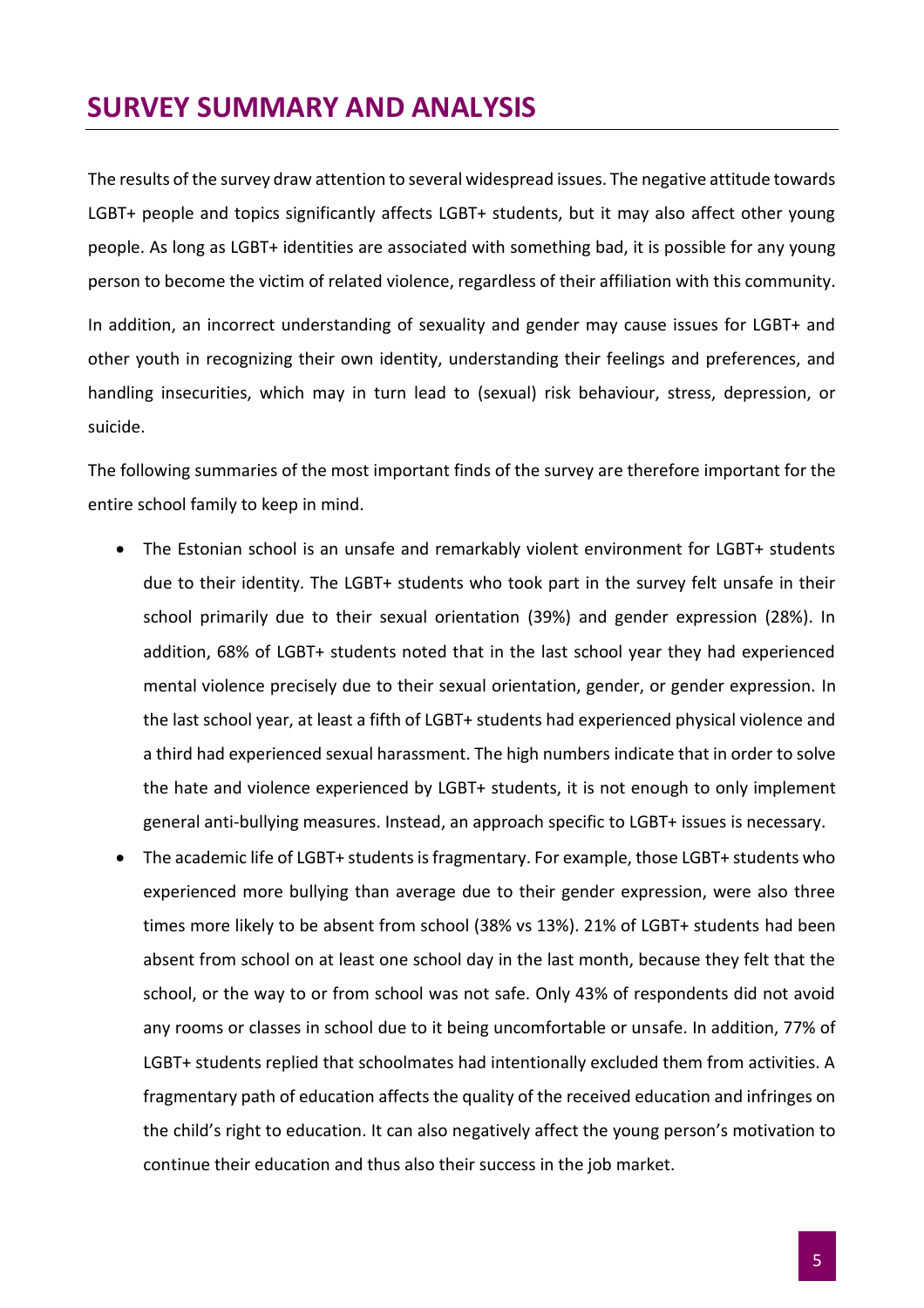- The schools do not provide safe conditions for the basic needs of all students, as LGBT+ students largely avoided bathrooms (19%) and the cafeteria (18%) due to feeling uncomfortable or unsafe. Therefore, the student may be in a situation where they are unable to focus on studying, because they have to find other ways to satisfy their basic needs (e.g. visit the bathroom or the cafeteria during class) or not satisfy their basic needs (if they are unable to eat or go to the bathroom).
- Feeling uncomfortable or unsafe mostly caused LGBT+ students to avoid the rooms which are connected to one's gender identity, like physical education classes (31%), changing rooms (31%), and bathrooms (19%). Gender and its varieties may be harder to grasp than sexuality, which is why there is more misinformation and hostility related to gender and gender identity that causes problems for LGBT+ students with different gender identities. This can also negatively affect one's academic success, as the student may have to spend time and energy on finding alternative options, miss classes, or get notes from teachers, e.g. for not having appropriate clothes for physical education class.
- In addition to violence, hostile language can also make the school environment unsafe. For example, 60% of LGBT+ students noted that they had heard other students make homophobic remarks, such as "that's so gay", "dyke" (Estonian "lesbar"), or "fag" (Estonian "pede"), very often or often. Other students have the chance to intervene when they hear homophobic remarks. Still, only 2% of respondents noted that other students always intervened, and 55% replied that their schoolmates never intervened. Hostile expressions affect the students whom the remarks are about, as well as those who hear them. On the one hand, this shapes the latter's understanding of LGBT+ students, while on the other hand, it is known that witnessing bullying also negatively affects the bystanders.
- It is not only the words and actions of other students that create an unsafe and hostile school environment as teachers also play a role. 57% of LGBT+ students responded that they had heard homophobic remarks from teachers and other school staff. Many school employees also do not interfere when they hear students make homophobic remarks. 61% of respondents noted that school staff who heard the remarks never interfered and only 2% said that they always interfered. When a large number of school staff use hostile language and never interfere in hostile situations, this behaviour is normalised among students as well. The school staff are a role model for the entire school.
- The survey also revealed certain attitudes towards gender norms. 48% of LGBT+ students noted that they had heard remarks in school about someone's gender expression very often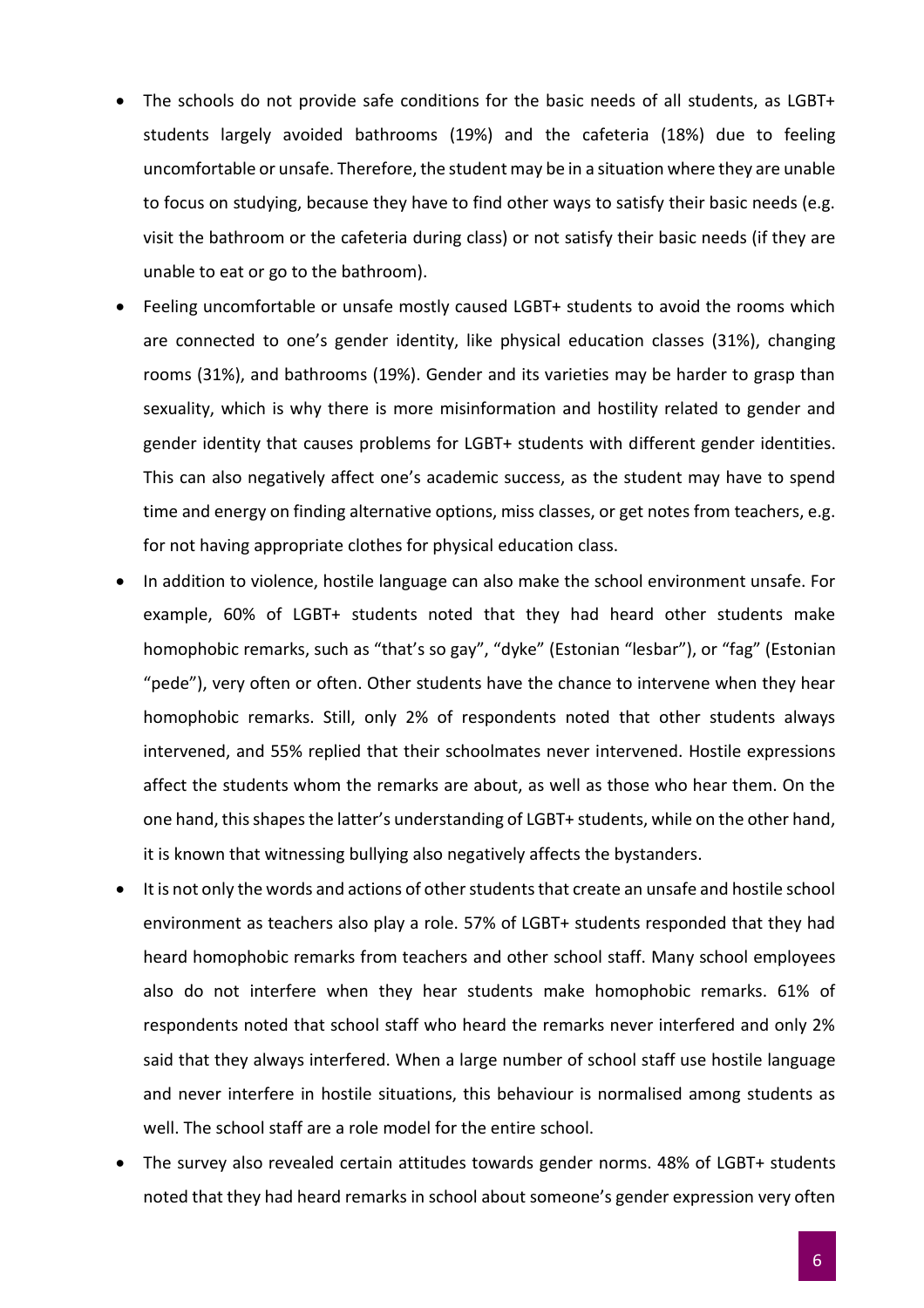or often. More remarks had been heard about those who were not "masculine" enough than about those not "feminine" enough. This may indicate that normative gender expression is considered more important for those who are or are perceived to be male, than for those who are or are perceived to be female. It also appears that school staff interfere less in cases of negative remarks about gender expression (never 72%) than in cases of homophobic remarks (never 61%), because they may be less noticeable or intelligible and they may be normalised in society at large.

- When LGBT+ students experience violence at school, they mostly do not wish to notify anyone. Only 33% of LGBT+ students who had experienced violence, reported the incident to a school staff member; only 12% had always or mostly reported. Mainly the students did not want to report because they did not think the school staff member would do anything (51%), or the students did not want their LGBT+ identity to be known in school or in their family (44%). The replies of the students demonstrate that many of them do not trust either their school staff or their families even in situations in which someone should be helping and supporting them. As family and school are the two main support networks for young people, this effectively leaves them without any emotional support as well as without adult help in solving problems.
- According to the latest public opinion survey on LGBT topics<sup>3</sup>, the attitudes towards LGBT+ people are significantly more negative among the Russian-speaking population of Estonia than they are among the Estonian-speaking population, which may mean that Russianlanguage schools are also more unsafe for LGBT+ students. The results of the school climate study did, indeed, show that there are remarkable differences in the attitudes of school staff. Namely, LGBT+ students in Russian-language schools were more likely to encounter negative remarks about the students' gender expression (72% vs 28%), negative class content on LGBT+ topics (32% vs 16%), and the students also had fewer supportive school staff members (46% vs 16%).
- Information and role models are also absent in teaching. 60% of respondents said that they either had not encountered LGBT+ topics at school at all or they had encountered them from a negative perspective. When LGBT+ students do not see topics important to them in class, they may, in combination with violence outside of class, be left in emotional and social

<sup>&</sup>lt;sup>3</sup> The public opinion **survey** on LGBT topics by the Estonian Human Rights Center.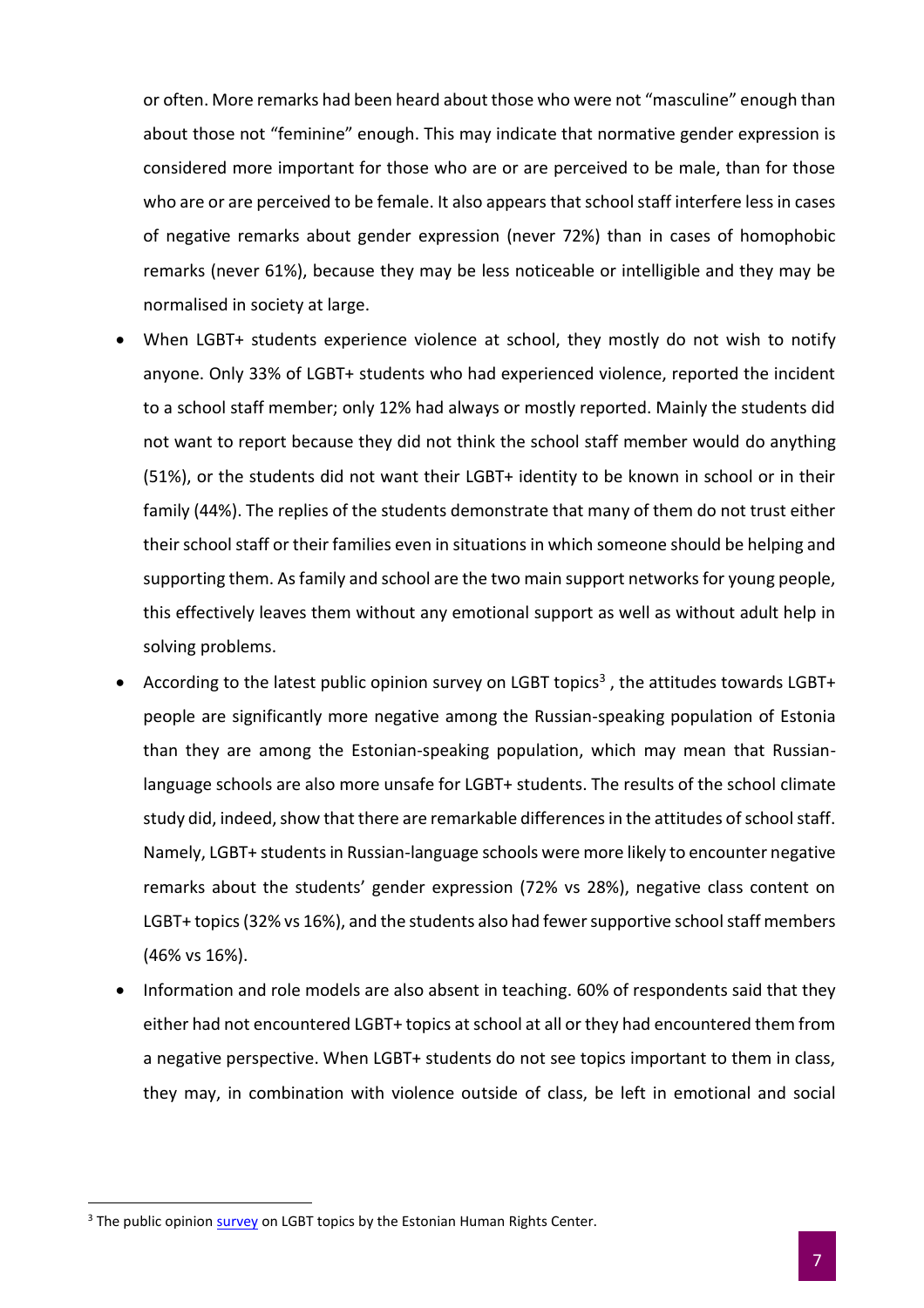isolation. In addition, the way LGBT+ topics are handled in class also affects the attitudes and language of students and teachers, the impact of which has been discussed separately.

- Falling victim to bullying may weaken one's sense of belonging at school, negatively impact academic achievements, and harm mental health. For example, the LGBT+ students who had experienced above average bullying due to their sexual orientation, were less likely to have above average self-esteem, compared to those who had experienced less bullying (29% vs 51%).
- When LGBT+ students encounter more supportive teachers and school staff, when LGBT+ topics are discussed in a positive way in class, then all students are more likely to be more accepting of LGBT+ students, and the LGBT+ students feel safer and more belonging at school, they study better, and their mental health is better. For example, the LGBT+ students who had more supportive teachers and school staff also displayed higher mental health indicators (57% vs 38%) and lower depression indicators (38% vs 56%).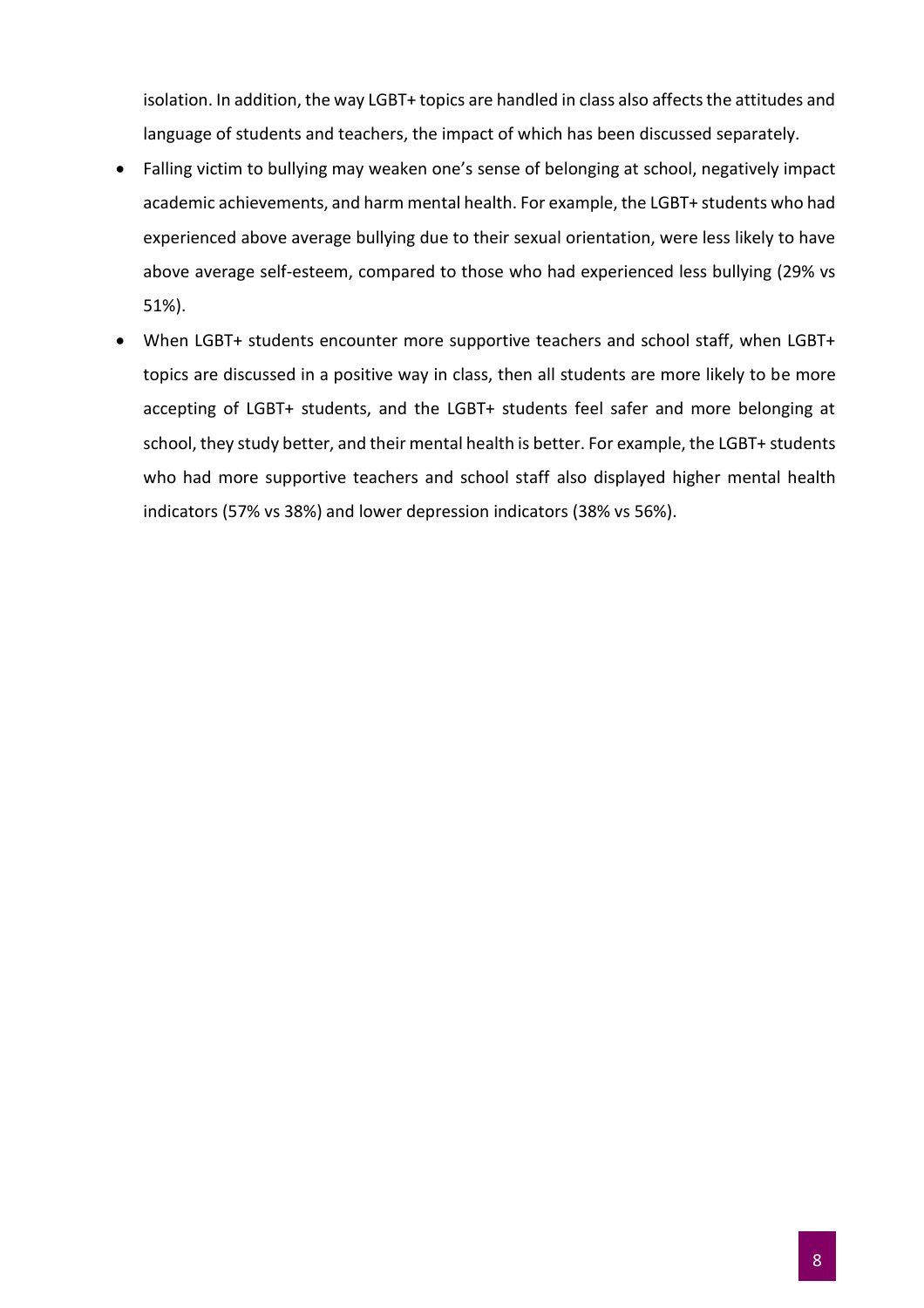# **RECOMMENDATIONS FOR IMPROVING THE SAFETY OF THE SCHOOL ENVIRONMENT**

Based on the results of the survey, the recommendations for improving the wellbeing of LGBT+ youth are the following:

#### **To school managers and the Ministry of Education and Science**

- To be a role model to the school family, the community, and society, by standing up for the vulnerable youth and daring to speak publicly about LGBT+ students and topics in education;
- To consider in one's activities (statements, projects etc) the differing levels of awareness on LGBT+ topics among different social groups, which is also reflected in schools;
- To support and encourage school principals and employees in addressing LGBT+ topics and in handling potential conflicts arising from it;
- To continuously cooperate with relevant organizations in the field.

#### **To school principals**

- To be a role model to the school family, the community, and society, by standing up for the vulnerable youth, by daring to speak publicly about LGBT+ students and topics in education, and by supporting and encouraging your colleagues;
- To support and encourage school staff members in discussing LGBT+ topics and in handling potential conflicts arising from it;
- To take part in and to motivate school staff to take part in additional trainings on working with LGBT+ and other vulnerable youth;
- To take part in additional trainings on general topics of bullying and safety, such as accessible space, safer space, inclusivity, bullying prevention, fair and accessible education etc;
- To assess in cooperation with the school staff the physical space at school and whether it offers all students, including LGBT+ students, a safe access to all classes and common spaces, including changing rooms and bathrooms, and to make the necessary adjustments;
- To compile regulations which include the clear description of the procedure of reporting and interfering in different situations, including in cases of bullying based on sexual and gender identity and gender expression, but also on disability, nationality, religion, or other characteristics, and to motivate students to familiarize themselves with it and to follow it.

#### **To school staff**

- To take part in additional trainings on topics concerning LGBT+ and other vulnerable youth to ensure the inclusivity and support for all students;
- To take part in additional trainings on general topics of bullying and safety, such as accessible space, safer space, inclusivity, bullying prevention, fair and accessible education etc;
- To remain professional when discussing any topic, including correct and inclusive language and science-based information;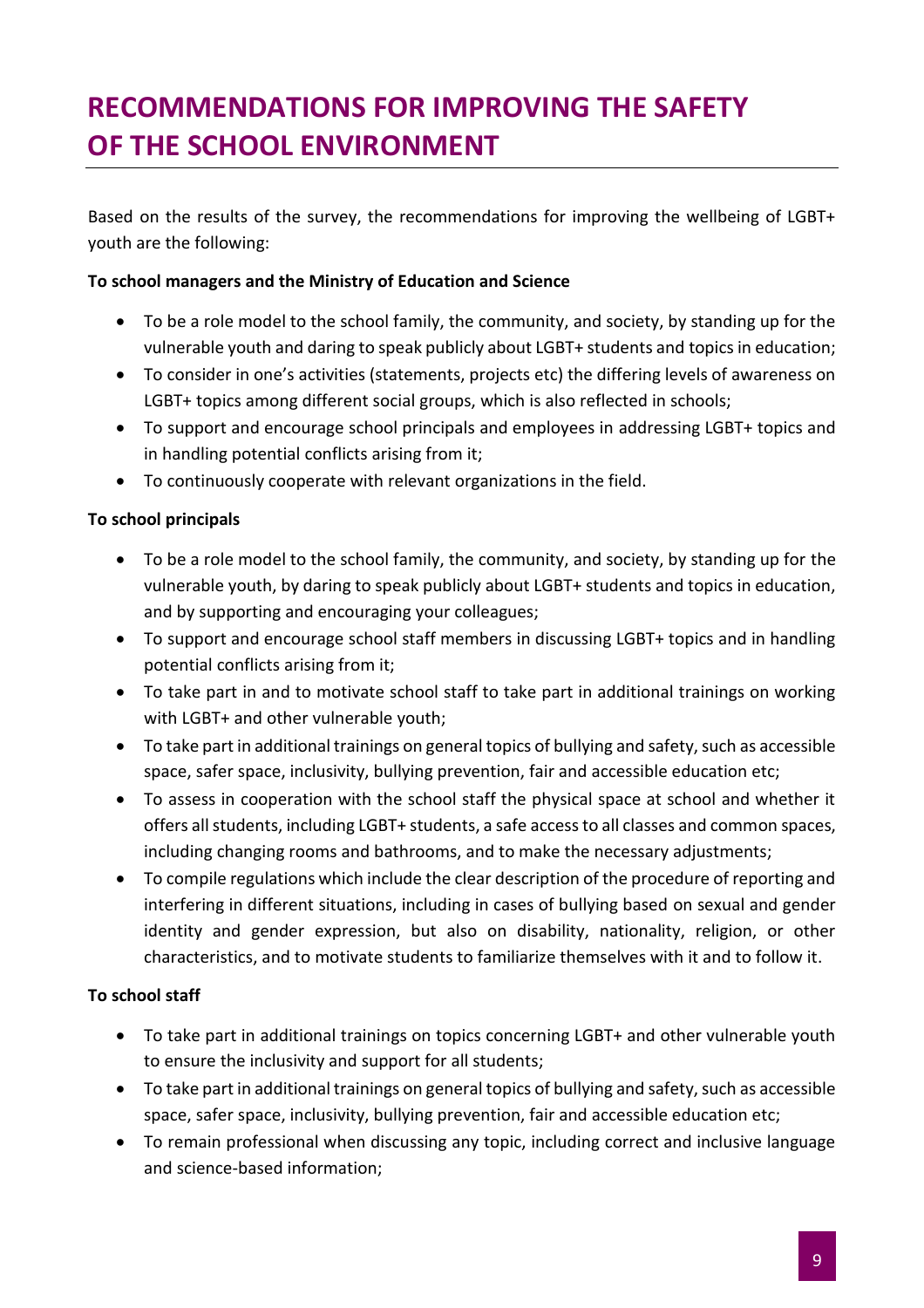- To integrate LGBT+ topics into the syllabus by addressing them personally or inviting relevant specialists to speak to the class;
- To support students in class and extracurricular activities who wish to address topics concerning LGBT+ and other vulnerable youth;
- To ensure access to LGBT+ materials in the school library.

#### **To universities**

- To offer specialists either studying or already working in the field of education the training on working with LGBT+ and other vulnerable youth;
- To continuously cooperate with relevant organizations in the field.

You are welcome to contact the Estonian LGBT Association when following these recommendations. The Association has significant experience in training the youth and specialists working with the youth, in compiling study materials, in everyday youth counseling, and in working with specialists in the education field.